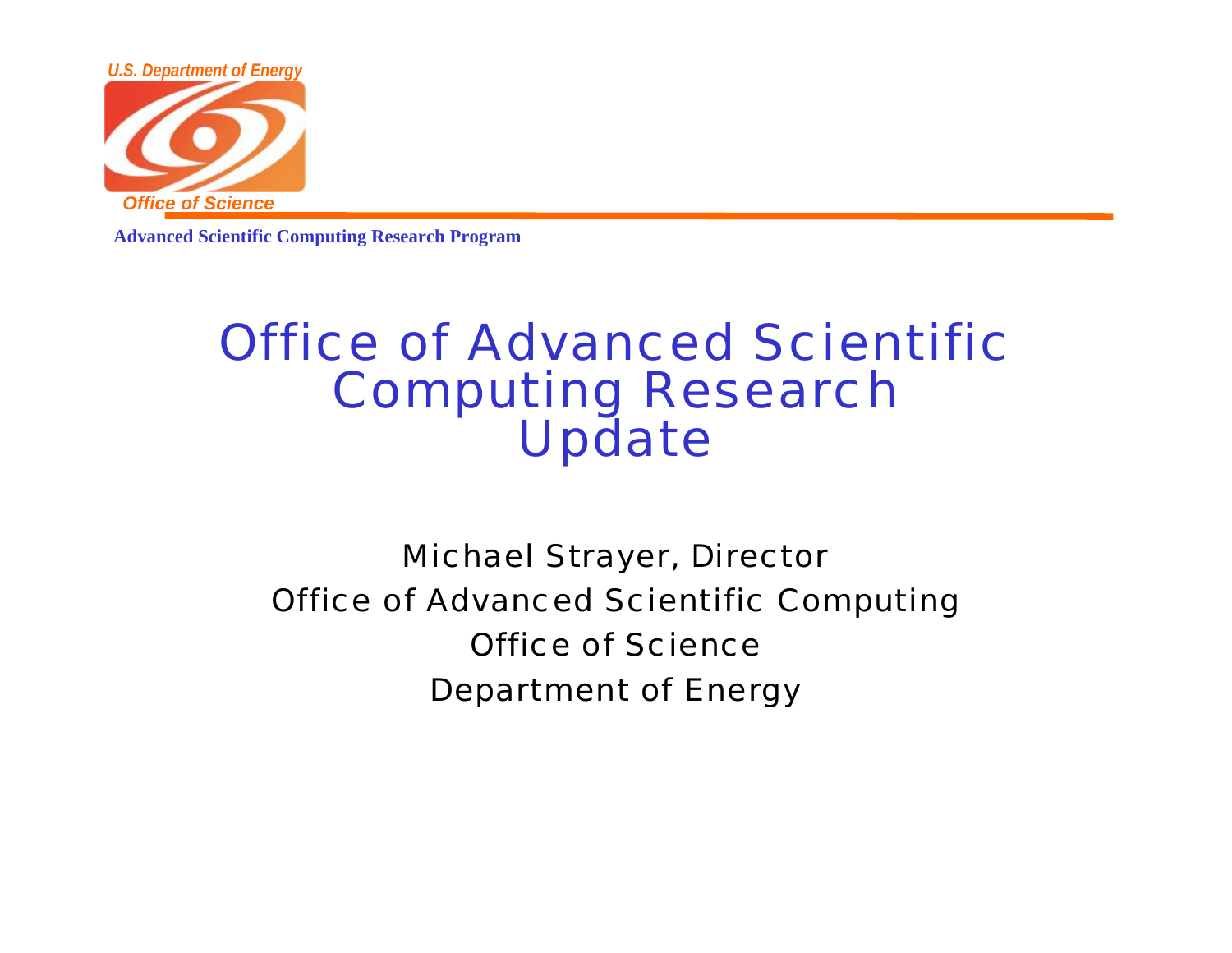

### FY 2007 Current Appropriation Continuing Resolution Impacts

**Advanced Scientific Computing Research Program**

|                       | (dollars in thousands)               |                        |                                  |
|-----------------------|--------------------------------------|------------------------|----------------------------------|
| FY 2006 Appropriation | FY 2007 Request   FY 2007 House Mark | FY 2007 Senate<br>Mark | FY 2007 Current<br>Appropriation |

| 228,382                                                   | 318.654 | 318.654 | 318.654 | 283.415 | 340,198 |  |
|-----------------------------------------------------------|---------|---------|---------|---------|---------|--|
| Largest decreases from President's FY 2007 budget request |         |         |         |         |         |  |

- NERSC: -\$17.3M
	- Bassi (IBM Power 5) not upgraded
	- Center balanced not maintained
	- New Hires deferred
- Computational Partnerships: -\$10.6M
	- Delayed initiation of several SciDAC Centers and Institutes
	- Several University partners placed on no-cost extensions
- Leadership Computing Facilities: -\$7.5M
	- Leases extended
	- Site preparation for HPC upgrades deferred

[a] Total is reduced by \$2,371,000 for a rescission in accordance with P.L. 109-148, the Emergency Supplemental Act to Address Hurricanes in the Gulf of Mexico and Pandemic Influenza, 2006; \$5,627,000, which was transferred to the SBIR program; and \$675,000, which was transferred to the STTR program.

FY 2008 Request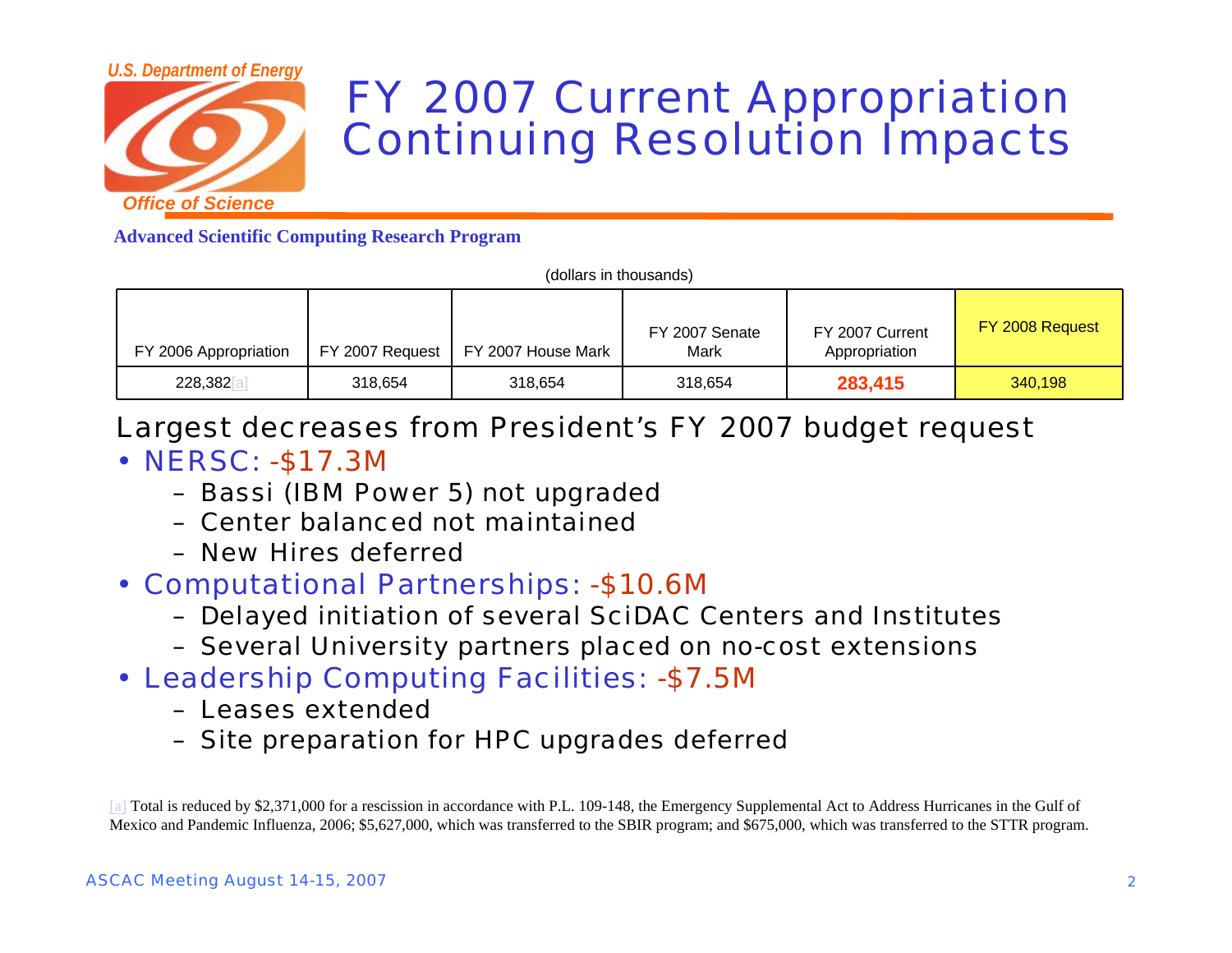

## President's FY 2008 Request

|  |  | (dollars in thousands) |
|--|--|------------------------|
|--|--|------------------------|

| FY 2006 Appropriation | FY 2007 Request | FY 2007 Current<br>Appropriation | FY 2008 Request | FY 2008 House<br>Mark | FY 2008 Senate<br>Mark |
|-----------------------|-----------------|----------------------------------|-----------------|-----------------------|------------------------|
| 228,382               | 318,654         | 283.415                          | 340,198         | 340,198               | 334,898                |

- • Applied Mathematics (\$36.9M) – Increase of \$7.4M over FY 2007 President's request to support
	- Critical long-term mathematical research issues relevant to petascale science, multiscale mathematics and optimization control and risk analysis in complex systems
	- \$1M increase in Computational Science Graduate Fellowship to \$5M.
- Computer Science (\$29M) Increase of \$5.1M over FY 2007 President's request to
	- Develop software and tools to enable both experienced and new researchers to make effective use of petascale systems at the Leadership Computing Facilities and supercomputing facilities.
	- Focus on accelerated visualization, fault tolerance and user interface environments
- •Research and Evaluation Prototypes (\$17M) – Increase of \$4M over FY 2007<br>President's request to support joint SC-NNSA (ANL-LLNL) partnership with IBM to explore low power density approaches to petascale computing

<sup>[</sup>a] Total is reduced by \$2,371,000 for a rescission in accordance with P.L. 109-148, the Emergency Supplemental Act to Address Hurricanes in the Gulf of Mexico and Pandemic Influenza, 2006; \$5,627,000, which was transferred to the SBIR program; and \$675,000, which was transferred to the STTR program.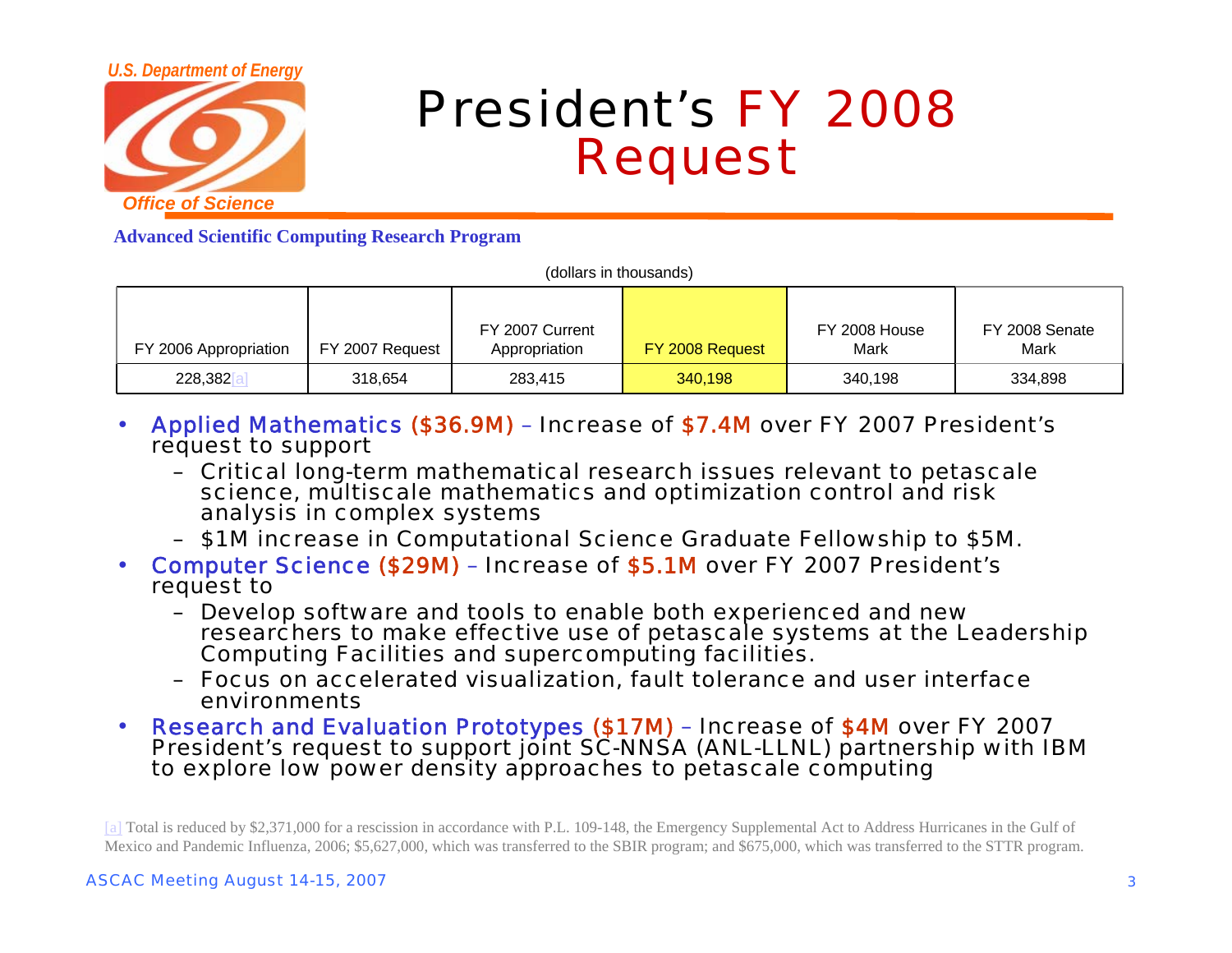

### ADVANCED SCIENTIFIC COMPUTING RESEARCH

The Committee recommendation is \$340,198,000, the \$56,783,000 over the current fiscal year. The Committee commends the Office of Science and the Office of Advanced Scientific Computing Research for their efforts to provide cutting-edge capabilities to meet current scientific computational needs, and at the same time to extend the boundaries of that cutting edge into the next generation of high-performance scientific computers and supporting software. Perhaps no other area of research at the Department is so critical to sustaining U.S. leadership in science and technology, revolutionizing the way science is done, and improving research productivity.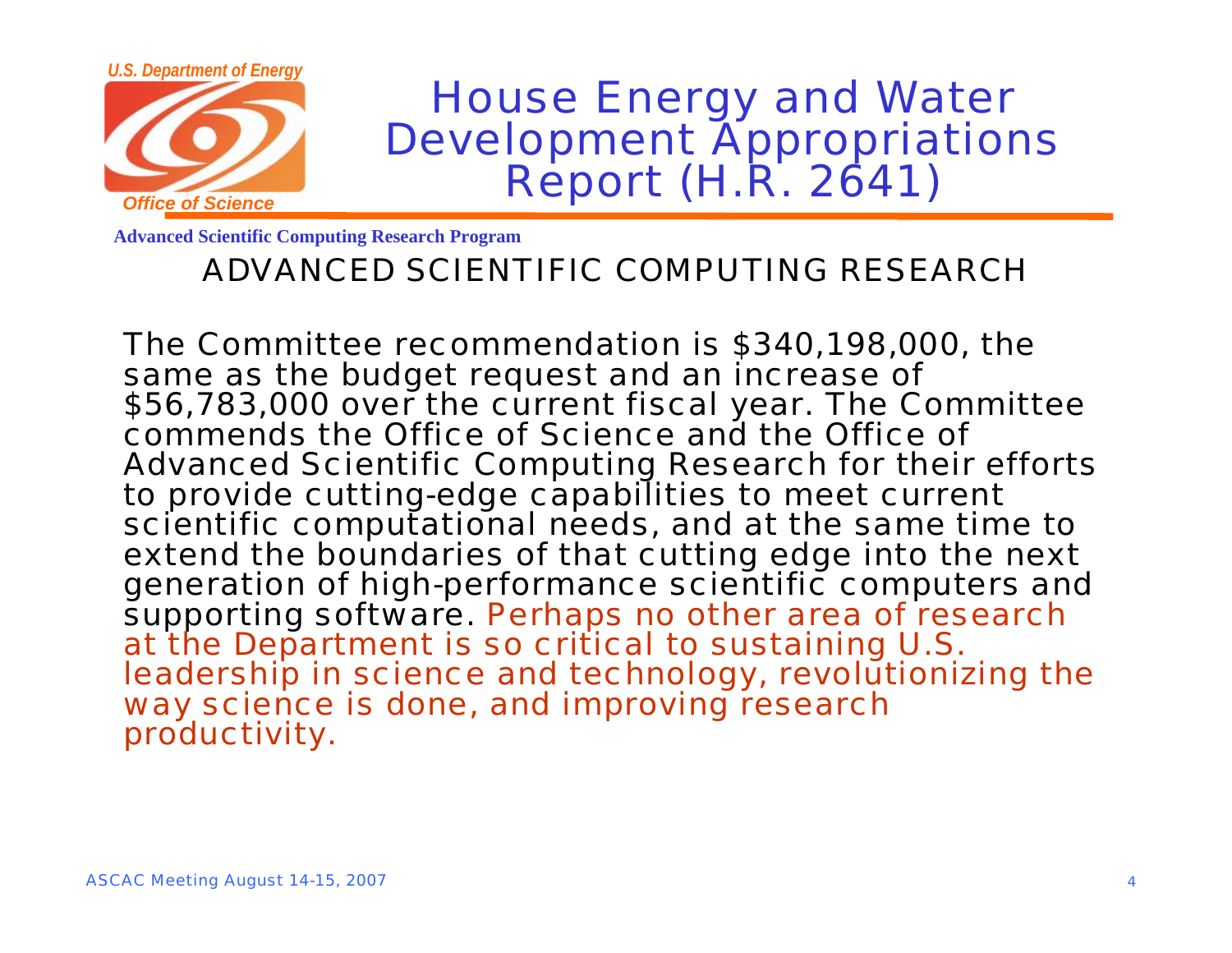

ADVANCED SCIENTIFIC COMPUTING RESEARCHThe Committee provides \$334,898 for Advanced Scientific Computing Research. The increase of \$7,700,000 is for the Oak Ridge leadership Computing Facility to maintain budget and cost schedule. The Committee has also included language in the NNSA Advanced Simulation and Computing program to encourage the Office of Science and the NNSA to work together to establish a high performance computing capability within the Department by joining the capabilities of both program support advanced computing architecture, improvements in cyber security and to support the development of advanced software and algorithms to increase the speed and efficiency of existing<br>and future systems. The Committee does not support the Department transferring \$19,000,000 to the Department of<br>Defense to lay a minor role in that effort. Instead, the Committee has shifted \$13,000,000 from the Office of Science to the NNSA Advanced Computing and Simulation program to reestablish the Department leadership role in high performance computing.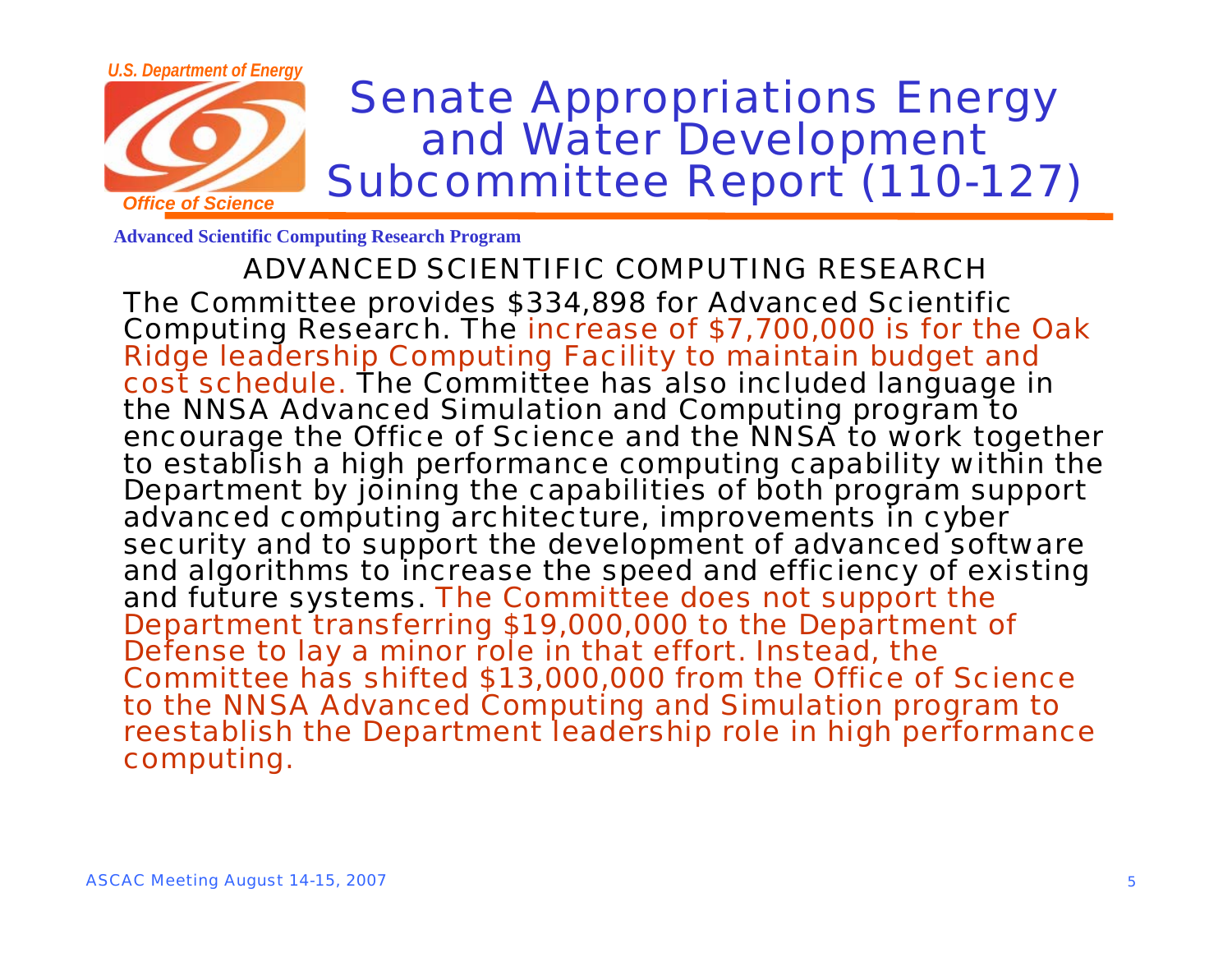

## Protecting America's Competitive **Edge Through Energy<br>(PACE-Energy) Act**

- • Contained in America Creating Opportunities to Meaningfully Promote Excellence in Technology, Education and Science (COMPETES) Act (Conference committee report from HR 2272 and S 761)
- $\bullet$  Establishes Director of Science, Engineering and Mathematics Education
	- Reports to Undersecretary for Science
	- Principle responsibility for administering science, engineering, and mathematics education at DOE
- $\bullet$  Establishes Advanced Research Projects Agency – Energy (ARPA-E)
	- To overcome long-term and high-risk technological barriers in the development of energy technologies
		- Identify and promote revolutionary advances in fundamental sciences
		- Translate scientific discoveries into technological innovations
		- Accelerate transformational technological advances in areas that industry is unlikely to take because of technical and financial uncertainty
	- Director is appointed by President and reports to Secretary
	- Program Managers
		- 3 year renewable terms
		- Appointments not subject to civil service laws
	- Budget separate from DOE's budget
	- No funds may be appropriated in FY 2008 unless the amount appropriated for the Office of Science for FY 2008 exceeds the amount appropriated for the Office in FY 2007 (\$3.8B)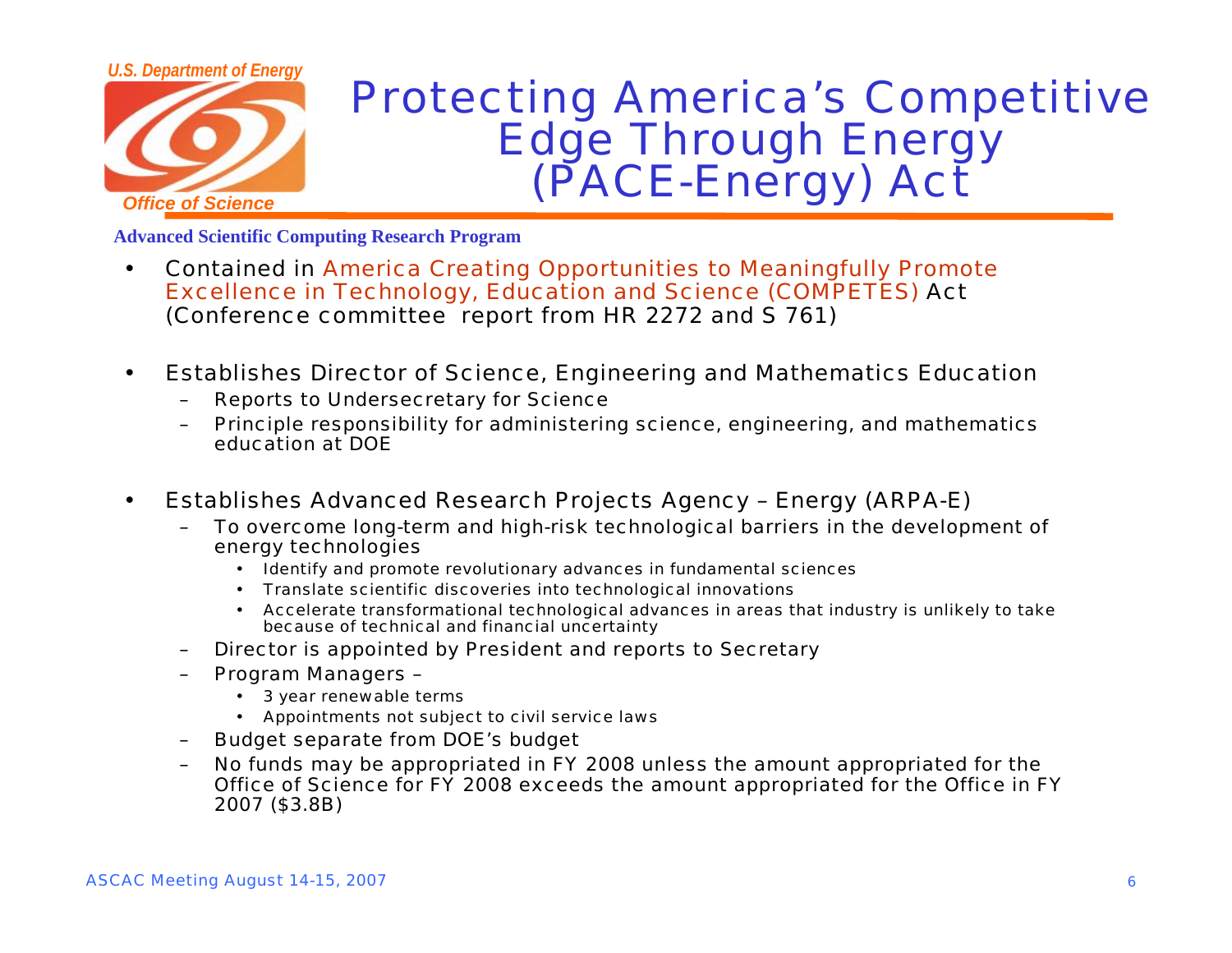

- • ASCR's ten-year "terascale to exascale" strategic plan will focus primarily on HPC computing resources and research and evaluation testbeds and the investment needed to stand-up prototypes at the extreme scale for scientific discovery in the 2014-2017 timeframe.
- • The key strategic principles that guide ASCR facility investments include:
	- The primary objective of facility investments is to provide support for a broad range of scientific disciplines.
	- An integral part of the development of the next generation HPC resources must include a tight coupling with pioneering scientific applications and a portion of ASCR's computer science and applied mathematics portfolio with the development of the next generation of HPC resources.
	- A strategic focus will be to identify and conquer barriers to success while continually evaluating both risk and reward.
	- The balance between high performance production and leadership class facilities will be determined with input from the Advanced Scientific Computing Advisory Committee (ASCAC) and the mission needs of the other SC program offices.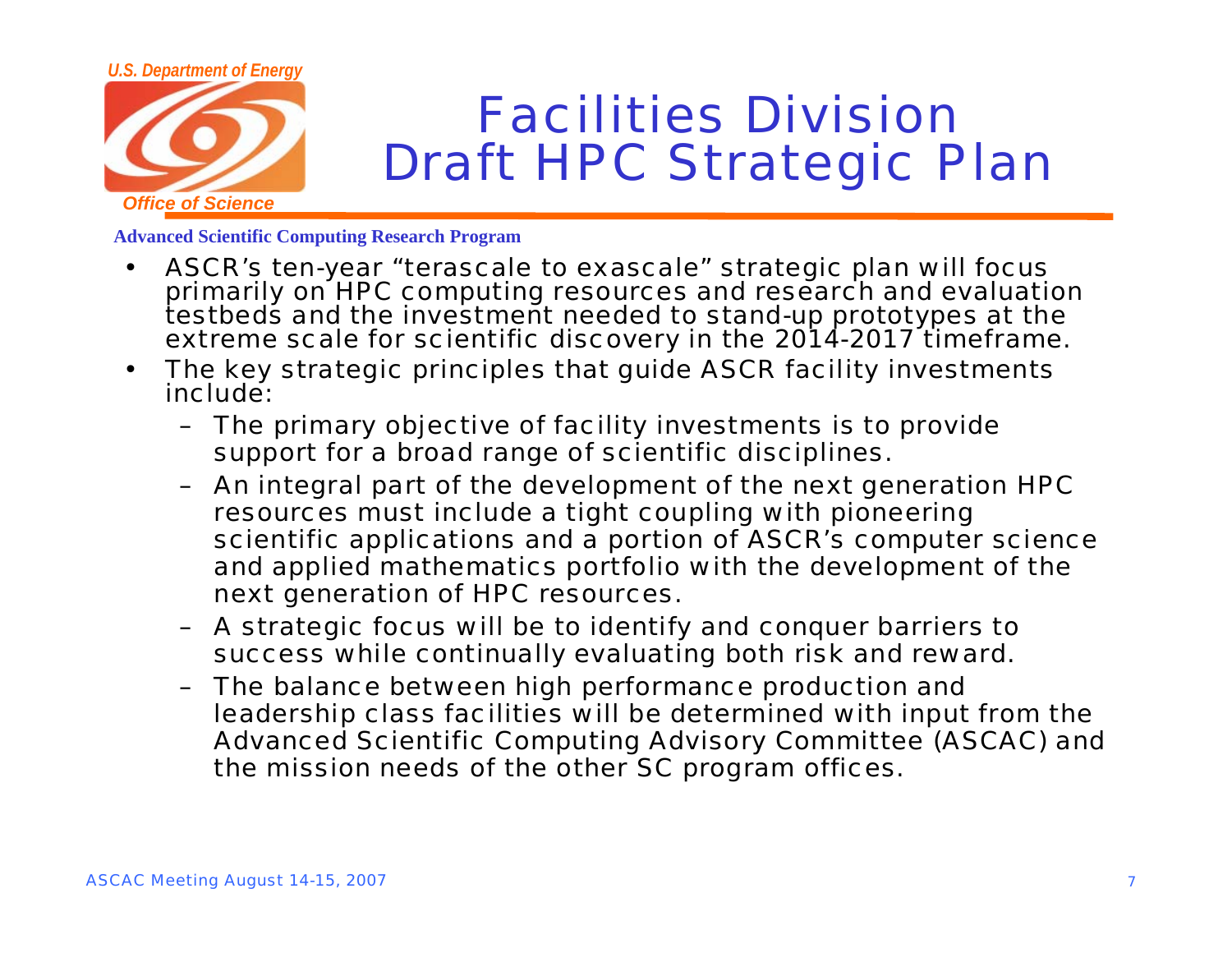#### *U.S. Department of Energy*



# Modeling and Simulation at the Exascale for Energy, Ecological Sustainability and Global Security

### **Advanced Scientific Computing Research Program**



#### Simulation and Modeling at the Exascale for Energy, Ecological Sustainability and Global Security An Initiative

The objective of this ten-year vision, which is in line with the Department of Energy's Strategic Goals for Scientific Discovery and Innovation, is to focus the computational science experiences gained over the past tenyears on the opportunities introduced with exascale computing to revolutionize our approaches to energy, environmental sustainability and security global challenges.

#### **Executive Summary**

The past two decades of national investments in computer science and high-performance computing have placed the DOE at the forefront of many areas of science and engineering. This initiative capitalizes on the significant gains in computational science and boldly positions the DOE to attack global challenges through modeling and simulation. The planned petascale computer systems and the potential for exascale systems shortly provide an unprecedented opportunity for science: one that will make it possible to use computation not only as an critical tool along with theory and experiment in understanding the behavior of the fundamental components of nature but also for fundamental discovery and exploration of the behavior of complex systems with billions of components including those involving humans.

Through modeling and simulation, the DOE is well-positioned to build on its demonstrated and widely-recognized leadership in understanding the fundamental components of nature to be a world-leader in understanding how to assemble these components to address the scientific, technical and societal issues associated with energy, ecology and security on a global scale.

For these types of problems, the timehonored, or subsystems, approach in which the forces and the physical environments of a phenomenon are analyzed, is approaching a state of diminishing returns. The approach for the future must be systems based and simulation programs are developed in the context of encoding all known relevant physical laws with engineering practices, production utilization distribution and environmental factors.

- This new approach will  $\bullet$  Integrate, not reduce. The full suite of physical, chemical, biological, chemical and engineering processes in the context of existing infrastructures and human behavior will be dynamically and realistically linked, rather than focusing on more detailed understanding of smaller and smaller components.
- Leverage the interdisciplinary approach to computational sciences. Current algorithms, approaches and levels of understanding may not be a dequate. A key challenge in development of these models will be the creation of a framework and semantics for model

**The objective of this ten-year vision, which is in line with the Department of Energy's Strategic Goals for Scientific Discovery and Innovation, is to focus the computational science experiences gained over the past ten years on the opportunities introduced with exascale computing to revolutionize our approaches to energy, environmental sustainability and security global challenges.**

### **Town Meetings Held**

- •**April 17-18 at LBNL**
- •**May 17-18 at ORNL**
- •**May 31-June 1 at ANL**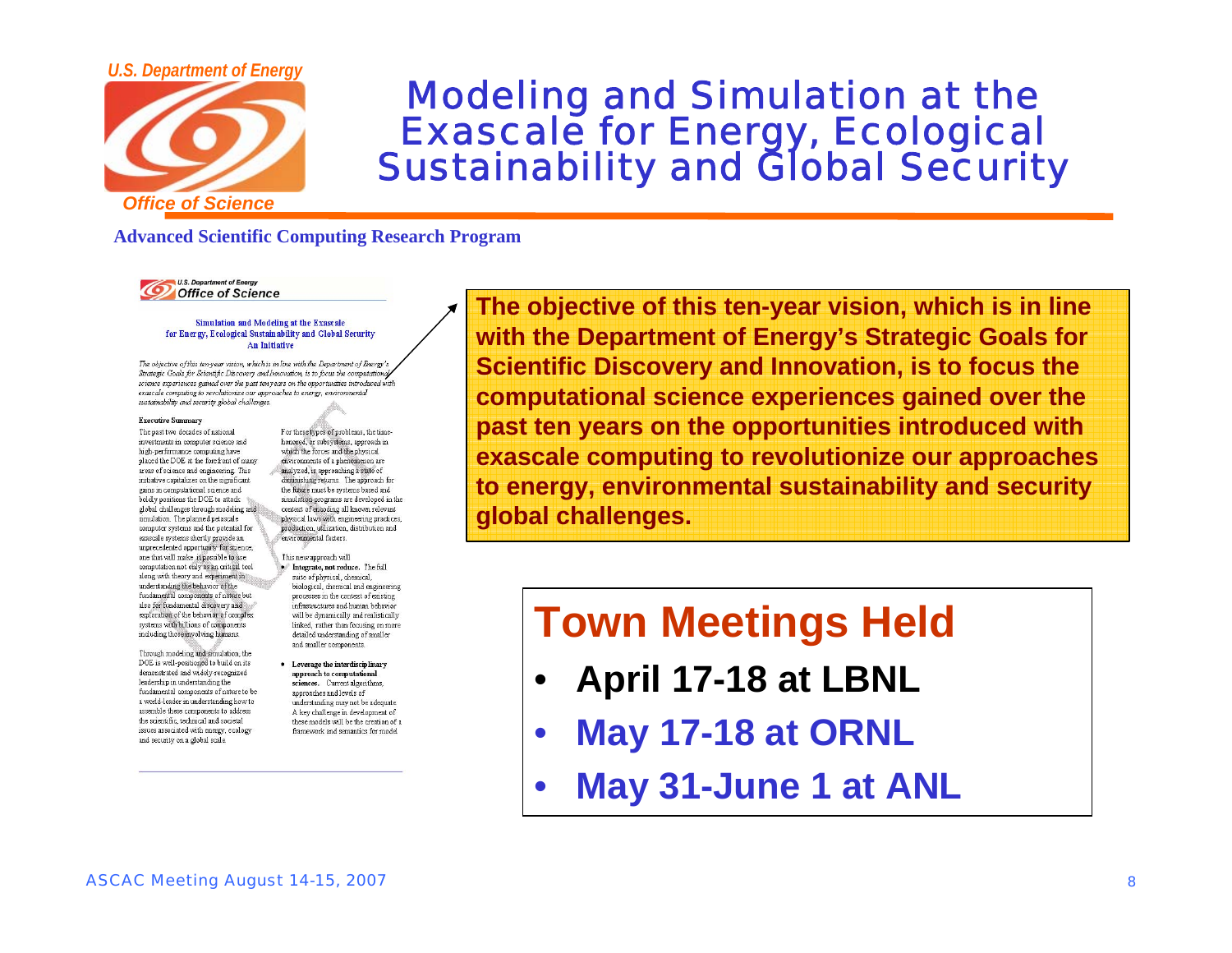## *U.S. Department of Energy Office of Science*

### Other Recent Workshops and Conferences

- • Software Development Tools for PetaScale Computing Workshop August 1-2, 2007, Washington DC
- • Cyber Security Research Needs for Open Science July 23-24, 2007, Bethesda, MD
- • SciDAC Annual ConferenceJune 24-28, 2007, Boston MA
- • DOE CSGF Annual Fellows' ConferenceJune 19-21, 2007, Washington DC
- • FAST-OS PI Meeting and Workshop June 18-19, 2007, Santa Clara, CA
- • DOE Visualization and Analytics Workshop June 7-8, 2007, Salt Lake City, Utah
- • Applied Mathematics Research Program Annual PI Meeting May 22-24, 2007, Livermore, CA
- • Petascale System Integration into Large Scale Facilities Workshop May 15-16, 2007, San Francisco, CA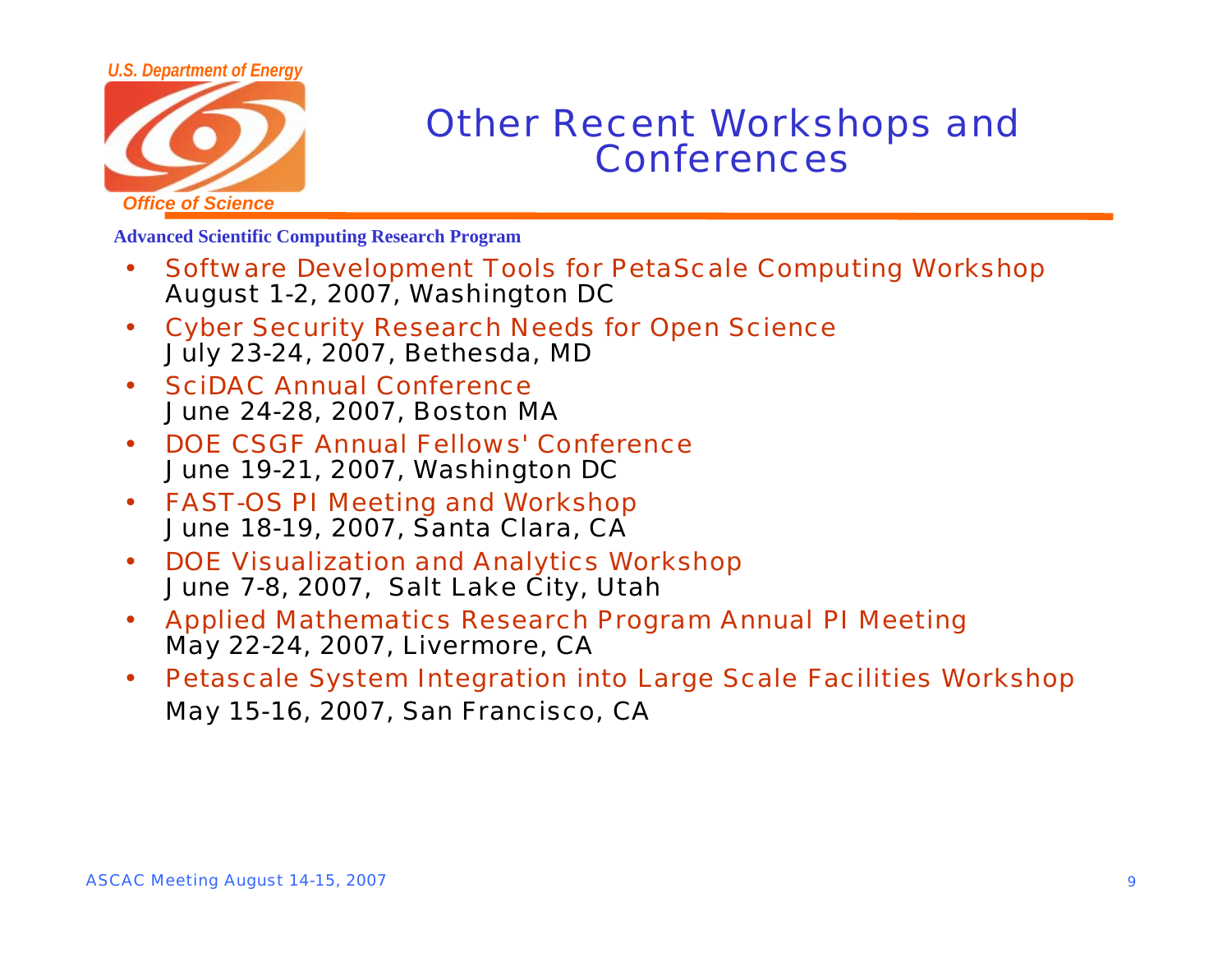

## Applied Mathematics Research – PI Meeting

**Advanced Scientific Computing Research Program**

- $\bullet$ Held May 22-24, 2007 at LLNL
- $\bullet$ 57 University, 76 Lab participants, 33 talks, 44 posters.
- $\bullet$  Main themes: Solvers, Multiscale Math, Numerical Methods, and Optimization.
- $\bullet$ Energy and enthusiasm were very high.
- $\bullet$ First AMR meeting in 7 years: FY08 meeting planned.



Agenda, abstracts, talks, and posters are posted on the ASCR website at http://www.sc.doe.gov/ascr/WorkshopsConferences/AppMathPIMeet.html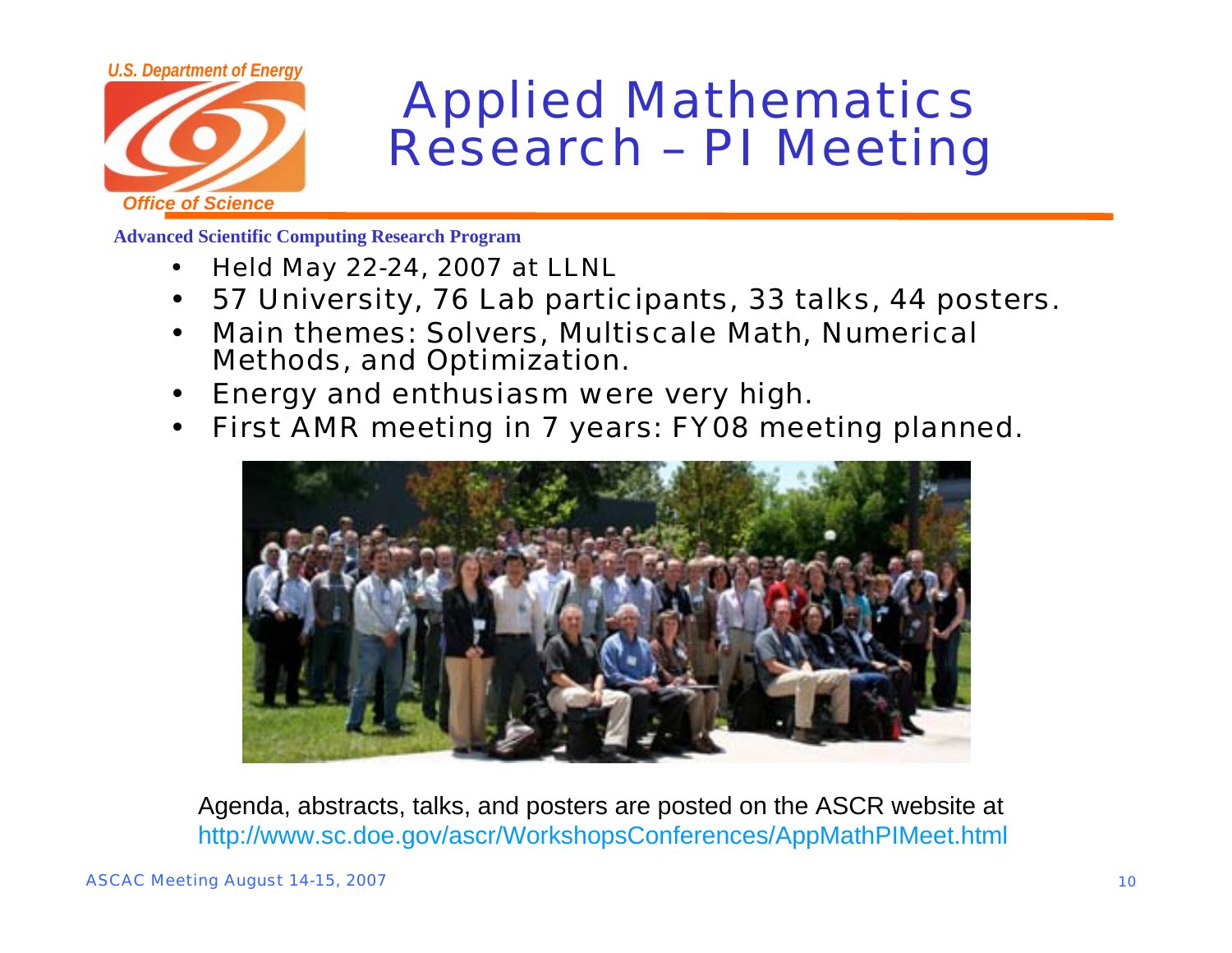## *U.S. Department of Energy Office of Science*

## Facilities Update

### **Advanced Scientific Computing Research Program**

- •**NERSC** 
	- 100+ Cray XT4 (Franklin)
		- •delivered in February and underwent integration and acceptance testing.
		- • Since June 2007, Franklin has used Compute Node Linux (CNL) - this is the first sustained, large scale testing of CNL which is Cray's future OS of choice. This has accelerated Cray's release of CNL by close to 6 months.
		- • Availability testing is underway using CNL and is expected to be completed in Sept/Oct 2007 with full production will be before mid January 2008.
	- NERSC's scalability program has been a great success
		- > 70% of compute time used on Seaborg is for jobs => 768 CPUs (cores) for 2007
		- • Many of the "graduates" of NERSC's scalability program now running at scale on leadership systems
	- Mass Storage system holding close to 4 Petabytes of active data and 65 Million files. Most is actually read as well as written.
	- NERSC parallel systems now are a part of the Open Science Grid enabling new application areas such as Nano-Hub
	- 2006 User Satisfaction Survey show excellent overall user satisfaction 6.3/7.0
	- RFP for NERSC 6 expected in FY2008

#### •Argonne LCF

- Acquiring three IBM Blue Gene/P systems: a 111TF, 32K processor system and a 14TF, 4K processor test & development system this Fall, followed by a larger 250-500TF production system.
- Blue Gene/P is the product of a multi-year R&D partnership between the Office of Science/ANL, NNSA/LLNL, and IBM.
- ALCF's 111TF Blue Gene/P will be available for 2008 INCITE projects in the Spring, and the larger system for INCITE in 2009.
- ALCF continues to add staff and infrastructure, wrapping up preparations for the new systems.



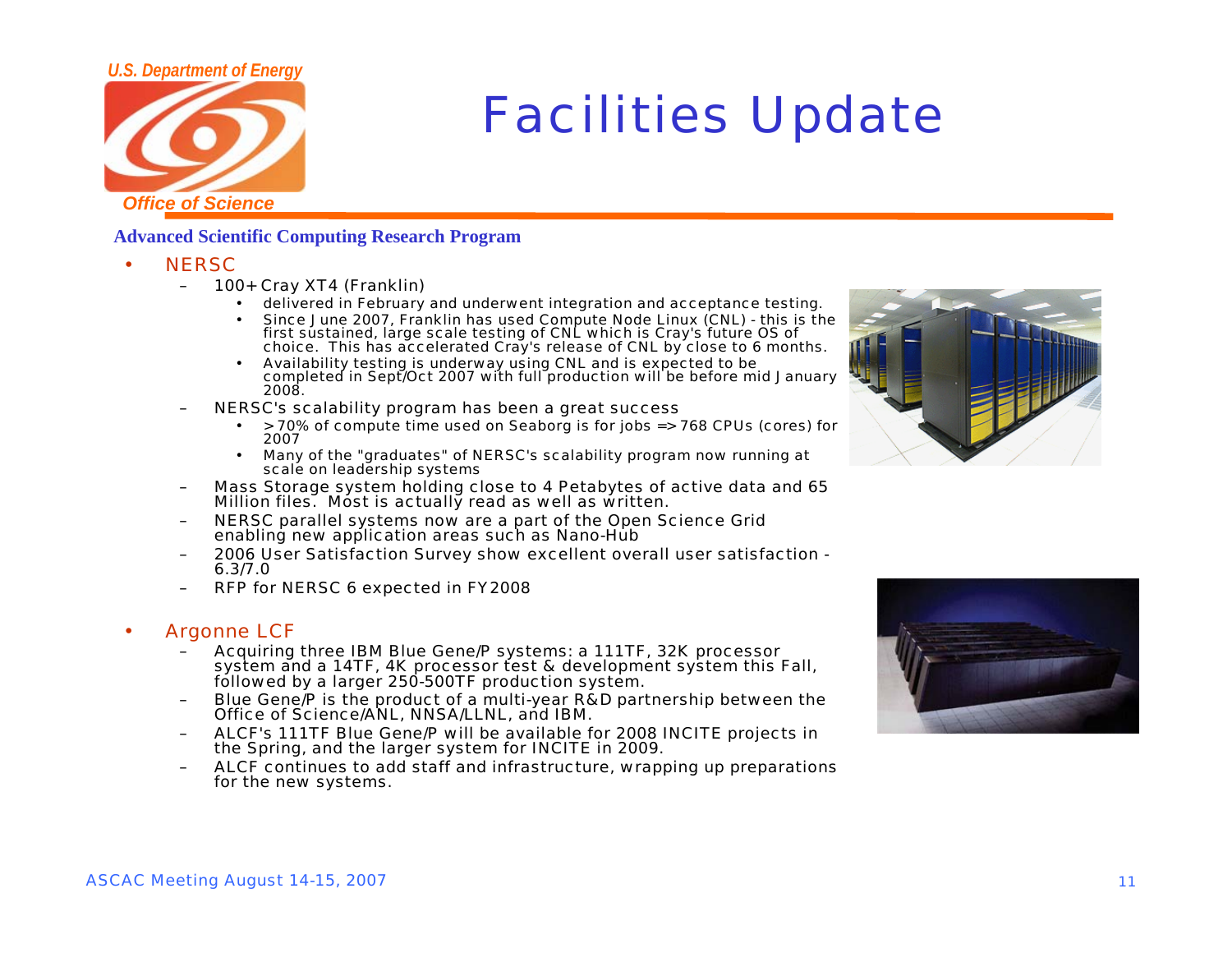

## Facility Update (Continued)

**Advanced Scientific Computing Research Program**

### • LCF at ORNL

- Jaguar upgraded to 119 TF in April 2007
- Jaguar #2 on Top500 list and fastest computer in the world for open science
- Planned upgrade of Jaguar to 250 TF is on schedule for December 2007
- AORSA ITER simulation of RF Heating work is pushing the boundaries of the Jaguar using 22,500 processor cores, 87.5 TF

#### $\bullet$ **ESnet**

- ESnet4 in production from coast to coast; below cost and ahead of schedule
- Partnership with Internet2
- BER and BES Requirements Workshops held this summer to determine their future networking needs





Office of Core networks: 50-60 Gbps by 2009-2010, 200-600 Gbps by 2011-2012 ക്ക ESnet 4

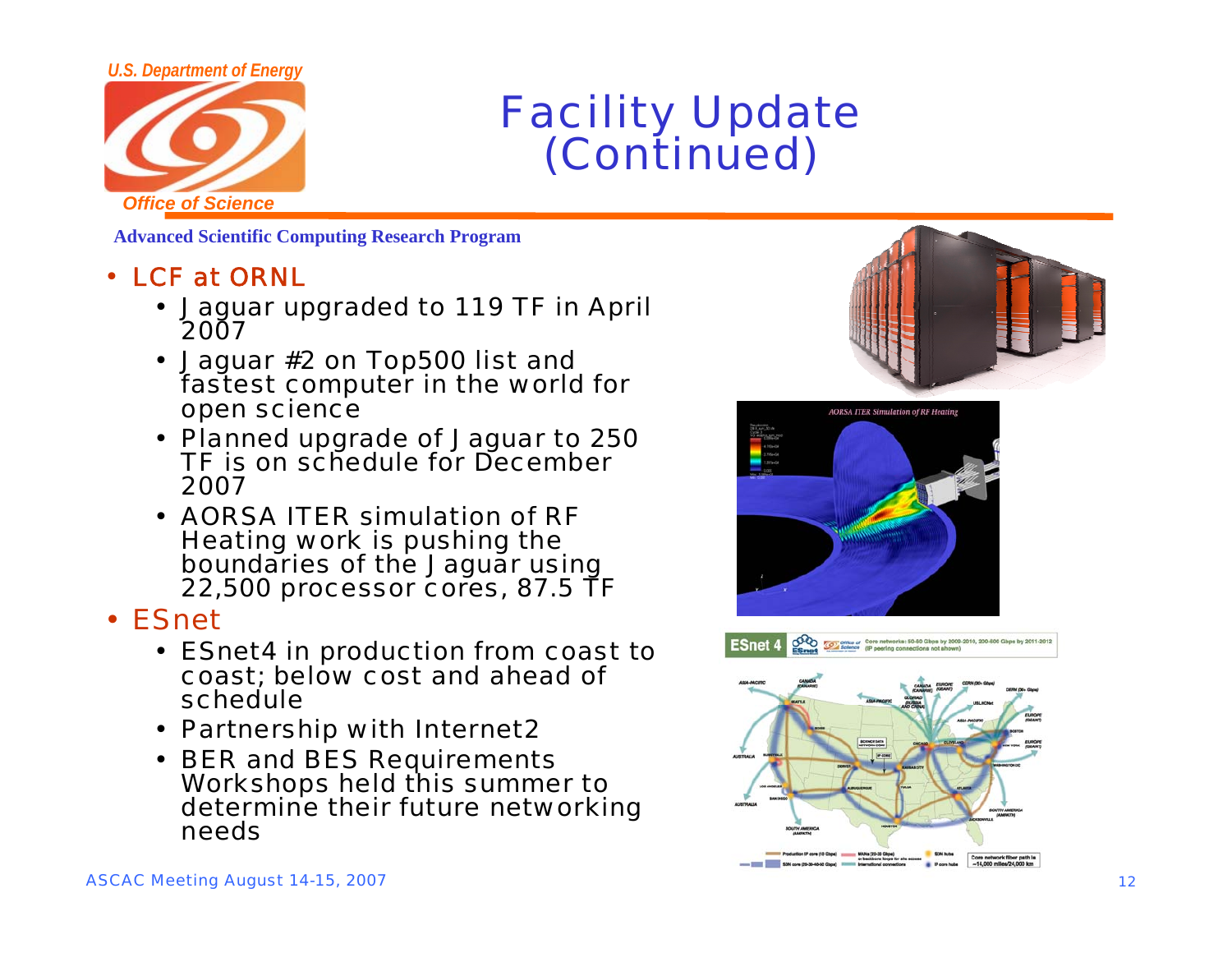



### New 2008 Call for Proposals for up to a quarter of a billion processor hours of INCITE allocations announced May 16, 2007

Proposal deadline August 10, 2007

Over 80 proposals received





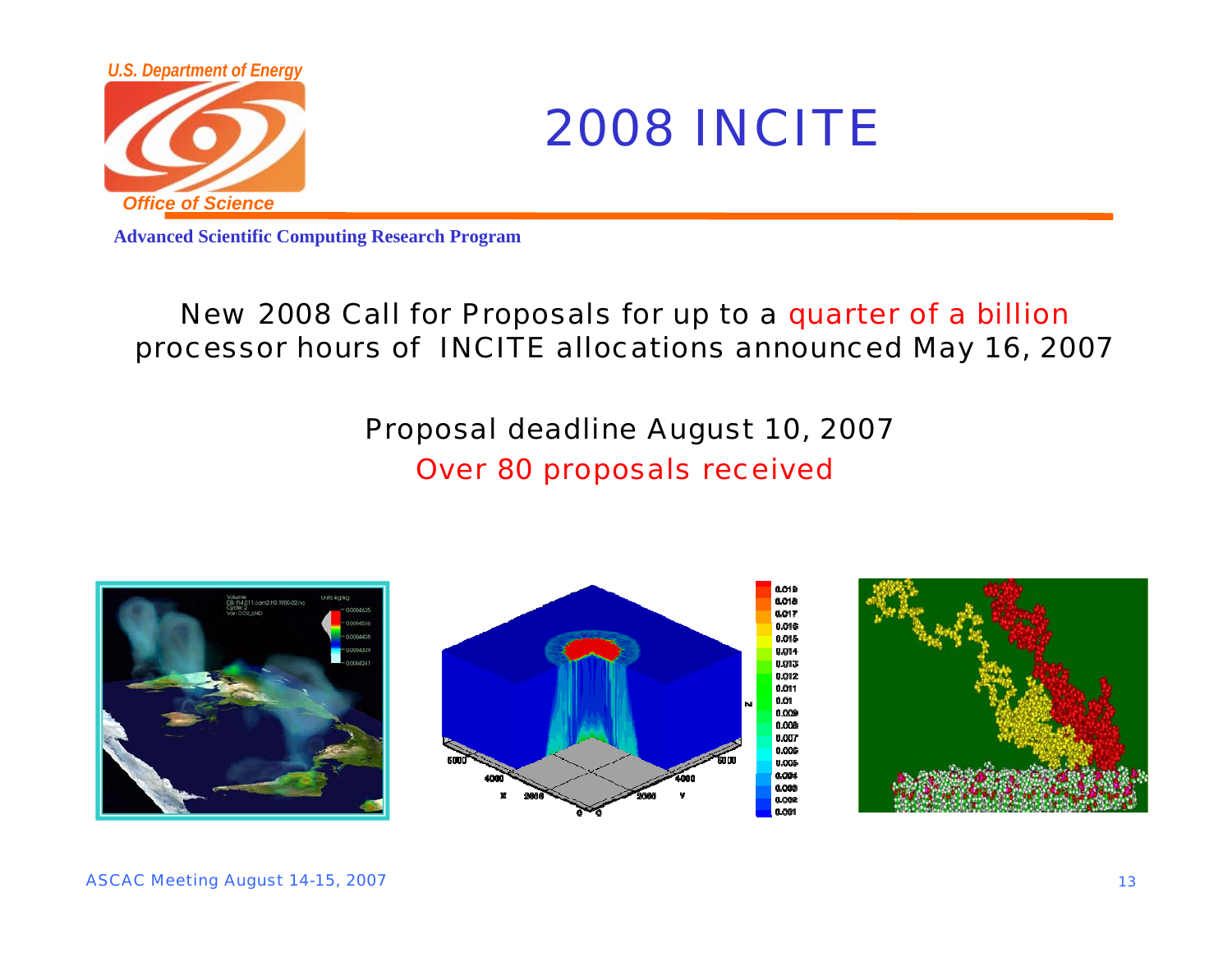

## **STAFF** ASSIGNMENTS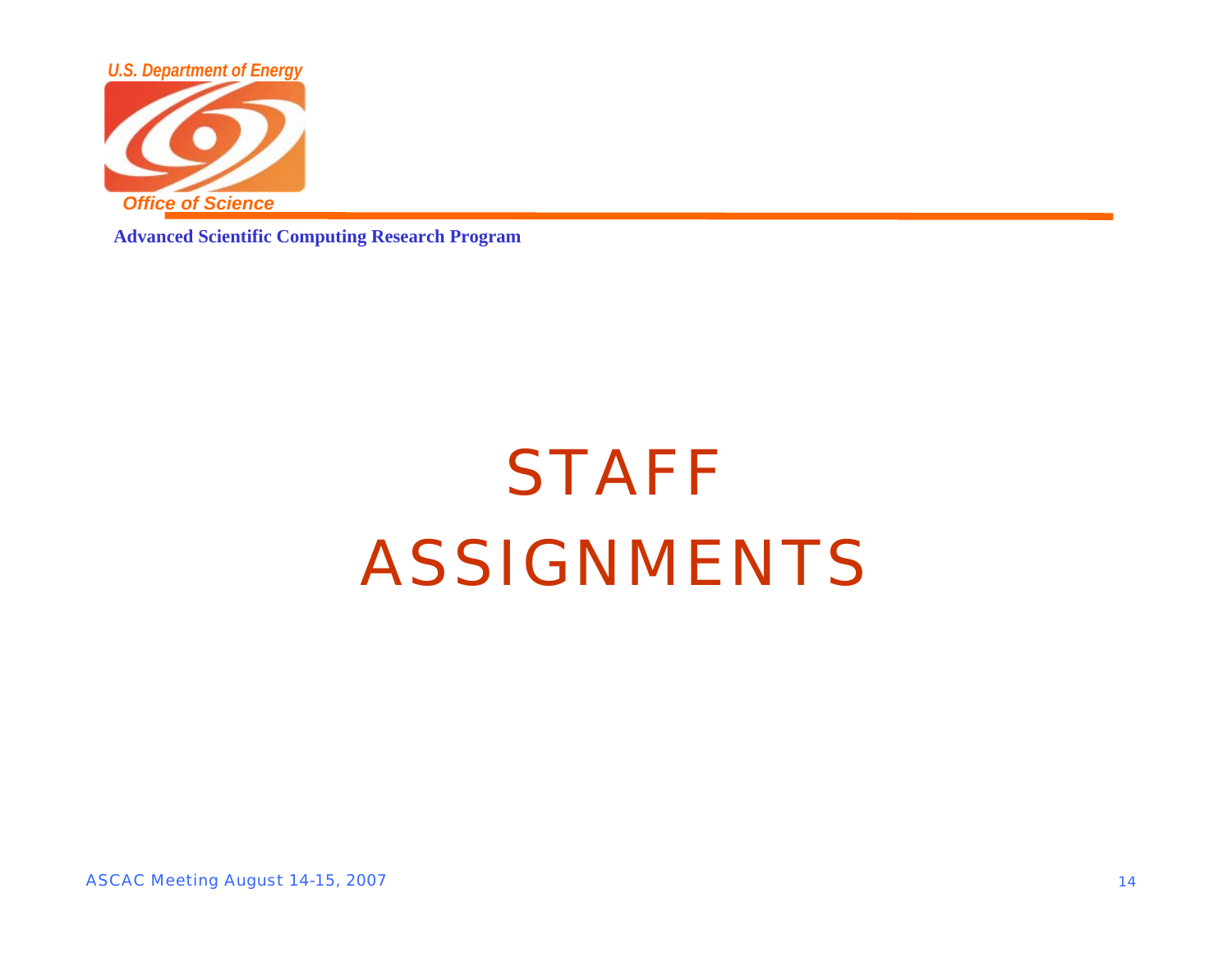

## Director's Office

| <b>Staff</b>           | <b>Assignment</b>                      |
|------------------------|----------------------------------------|
| <b>Michael Strayer</b> | <b>Director</b>                        |
| Melea Baker            | <b>Administrative Specialist</b>       |
| <b>Nancy White</b>     | <b>Program Analyst</b>                 |
| <b>Julie Scott</b>     | <b>Financial Management Specialist</b> |
| <b>Norman Kreisman</b> | <b>Senior Advisor</b>                  |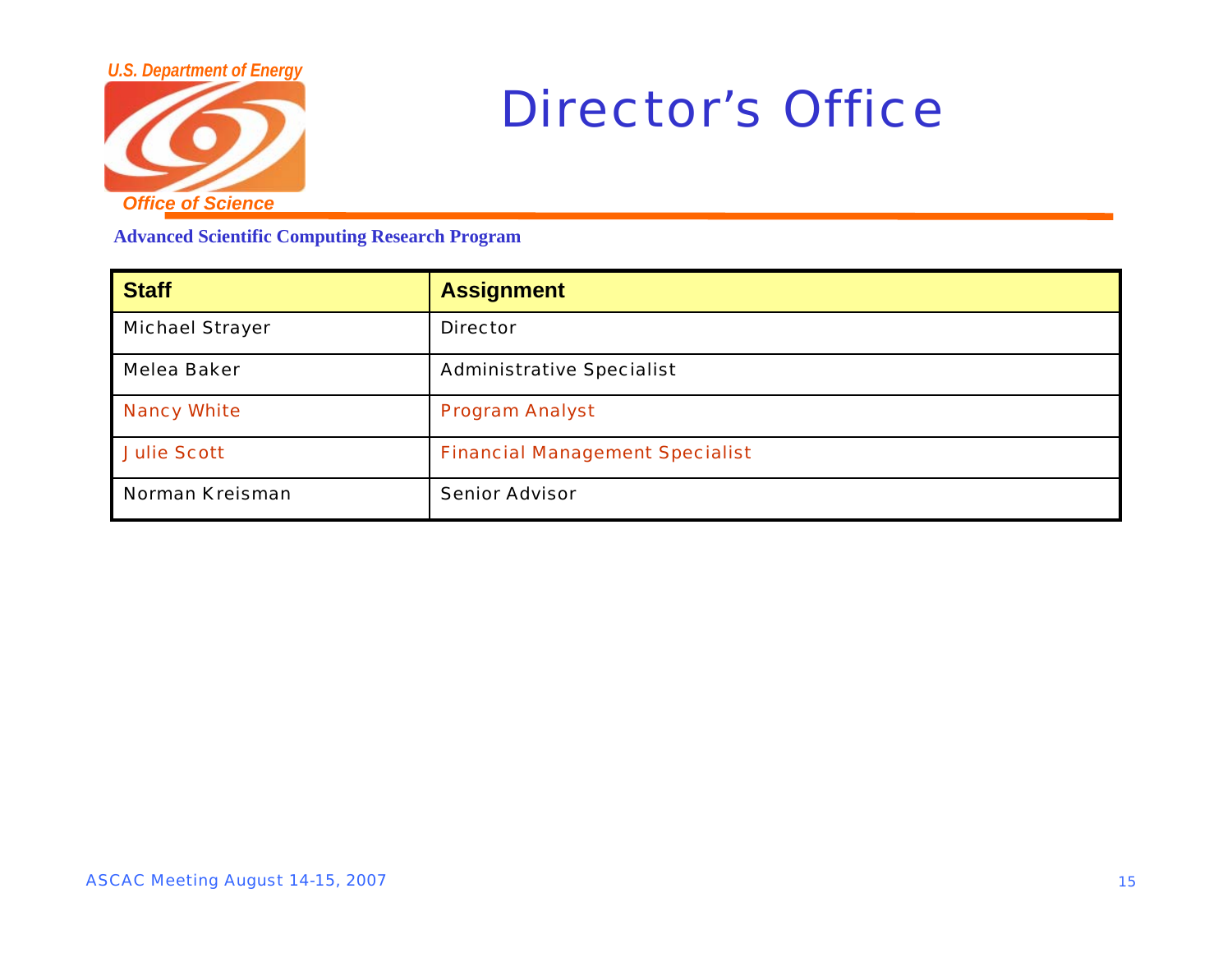

## Research Division

| <b>Staff</b>                                                                            | <b>Assignment</b>                                                                                                                    |
|-----------------------------------------------------------------------------------------|--------------------------------------------------------------------------------------------------------------------------------------|
| <b>Walter Polansky</b>                                                                  | <b>Acting Division Director, SciDAC</b>                                                                                              |
| <b>Christine Chalk</b>                                                                  | <b>Computational Biology partnerships, SciDAC Outreach</b>                                                                           |
| <b>Lali Chatterjee</b>                                                                  | <b>SciDAC SAPS, Nanoscience and Fusion Simulation Project Partnerships</b>                                                           |
| <b>Anil Deane</b>                                                                       | Base Research-Applied Mathematics (except U. of Maryland and laboratories<br>managed by Battelle)                                    |
| <b>Barbara Helland</b>                                                                  | <b>SciDAC Review</b>                                                                                                                 |
| <b>Fred Johnson</b>                                                                     | Base Research-Computer Science, SciDAC--Computer Science Centers for<br><b>Enabling Technologies (CET) and Institutes</b>            |
| <b>Gary Johnson</b>                                                                     | Partnerships with Applied Programs, Cybersecurity Research                                                                           |
| <b>Robert Lindsay</b>                                                                   | Distributed Network Environment Research-Collaboratories, Grids and<br><b>Middleware</b>                                             |
| <b>Thomas Ndousse-Fetter</b><br>(currently on assignment to<br><b>SBIR/STTR office)</b> | Distributed Network Environment Research-Network Research                                                                            |
| <b>Mark Sears</b>                                                                       | Base Research-Applied Mathematics (U. of Maryland and laboratories<br>managed by Battelle), SciDAC--Applied Math CETs and Institutes |
| <b>Yukiko Sekine</b>                                                                    | Base Research-Visualization and Data Management, SciDAC--Visualization<br>and Data Management CETs and Institutes                    |
| <b>George Seweryniak</b>                                                                | <b>Educational programs, ASCR SBIR/STTR</b>                                                                                          |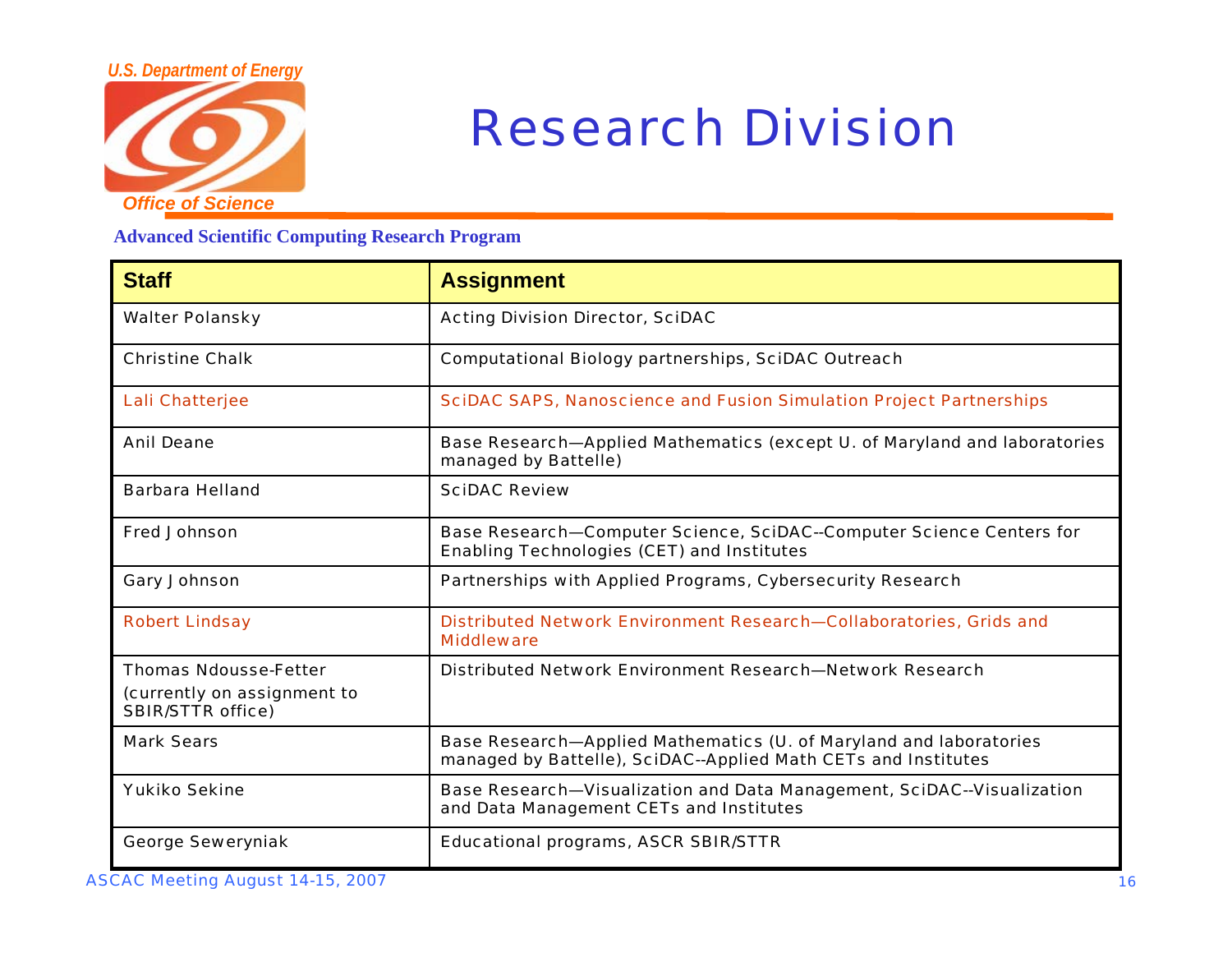

## Facilities Division

| <b>Staff</b>           | <b>Assignment</b>                                                                                  |
|------------------------|----------------------------------------------------------------------------------------------------|
| <b>Michael Strayer</b> | <b>Acting Division Director</b>                                                                    |
| <b>Vince Dattoria</b>  | <b>OMB Compliance and Project Management</b>                                                       |
| David Goodwin          | NERSC User Programs, ESnet User Requirements, Physical Facilities<br><b>Construction Oversight</b> |
| <b>Barbara Helland</b> | Leadership Computing Facilities, NERSC Facility Management, INCITE                                 |
| <b>Dan Hitchcock</b>   | <b>ESnet</b>                                                                                       |
| <b>Fred Johnson</b>    | DARPA High Productivity Computer System (HPCS) partnership, IBM-<br><b>NNSA-SC partnership</b>     |